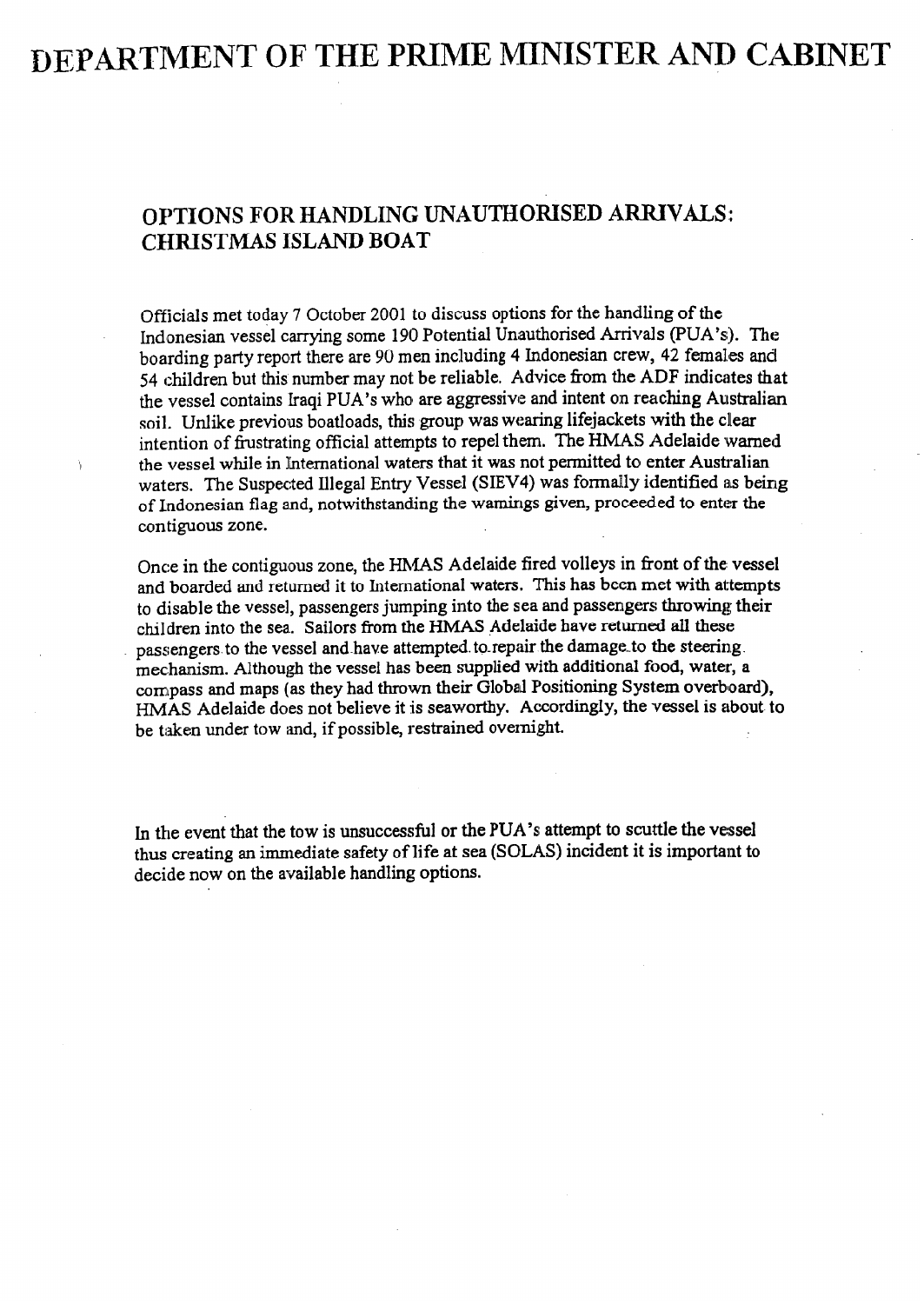In the event that the vessel scuttles itself or it is decided that the HMAS Adelaide can no longer repel it, it may be necessary to consider alternative handling options. At present there are no other naval assets in the region able to transport this number of PUA's any significant distance. The Adelaide itself has no capability to do other than. hold the people on its decks in the very short term pending their transfer to either another vessel or to dry land. Defence advise it cannot steam any significant distance and certainly not to Cocos or Ashmore Islands with this number of YUA's.

As previously advised, commercial charter vessels capable of taking a significant number of people any distance require at least three weeks to arrange,

- The vessel previously located in Korea may still be available (US\$25,000 per  $day)$  and it may be prudent to take steps now to secure such a vessel as we understand that the naval vessels able to ferry (HMAS Manoora, Kanimbla, Tobruk) will, with the exception of the Tobruk, once it discharges its load at Nauru, be required for other operations.
- While additional ferrying capacity would "buy more time" in the event of any further arrivals, there remain a range of issues about the use of commercial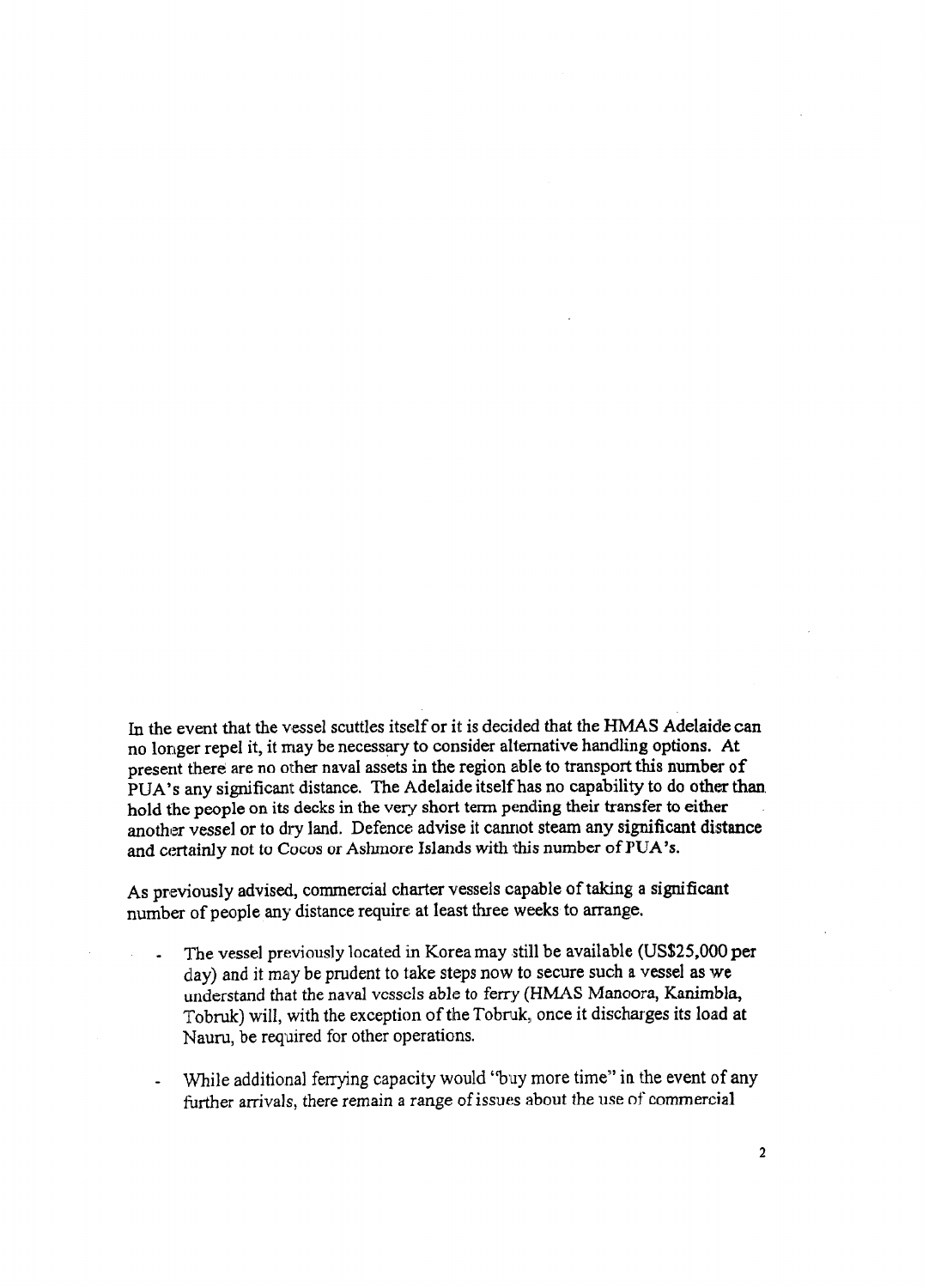vessels for ferrying, including security and the nature of any unionised workforce, which would require careful management.

Subject to the seas, it may be possible to hold the vessel off Christmas Island, but it would be highly visible to the media and Defence advise that it is unlikely to be able to maintain this position for long. It would therefore seem that a ship to ship transfer for ferrying elsewhere is, at best, a long shot. In this context it is necessary to consider when and in what circumstances the people: should be brought ashore and what arrangements should be made for their handling. In broad terms, there are three options if they are brought onshore: detain and process on Christmas Island; detain pending removal to another Australian processing site, or detain pending removal to an offshore site.

### Christmas Island

Facilities on Christmas Island are fairly limited. Pending the construction of the demountable facility (agreed by you while in the United States and due for completion if union bans are lifted and the rain abates in 2-3 weeks) the only accommodation is in tents or the sports hall. While both can accommodate this number, the early arrival of heavy rain means that the sports hall would have to be used. We have only limited ability to secure the sports hall and there is a very real prospect that the media would gain access to the group.

We already have a significant presence with twelve Australian Correctional Management (ACM), one DIMA, four AFP, twelve Special Constables and two Customs Officers available to provide security. Notwithstanding this we believe that a non-compliant caseload may require additional security presence and this has been arranged today for arrival within 24-48 hours.

While Christmas Island has been used to house UA's for some weeks in the past, this has proven difficult. We do not therefore, favour the use of Christmas Island for anything other than temporary detention while alternative arrangements are made. Clearly, once constructed, the demountable facility will be able to secure a group of this size appropriately but immediate completion of this facility is difficult to guarantee given current union activity and the heavy rain.

DIMA expect that removal to anywhere other than the mainland will be met with active resistance.

#### Altanative Australian Processing Site

It would be possible to remove the PUA's from Christmas Island to an alternative site for detention and processing. Clearly onshore sites, whilst immediately available are not desirable. A strong signal that the people smugglers have succeeded in transporting a group to the mainland could have disastrous consequences.

There are in the order of 2500 PUA's in the pipeline in Indonesia awaiting transport, therefore this should be avoided at all costs.

 $\overline{3}$